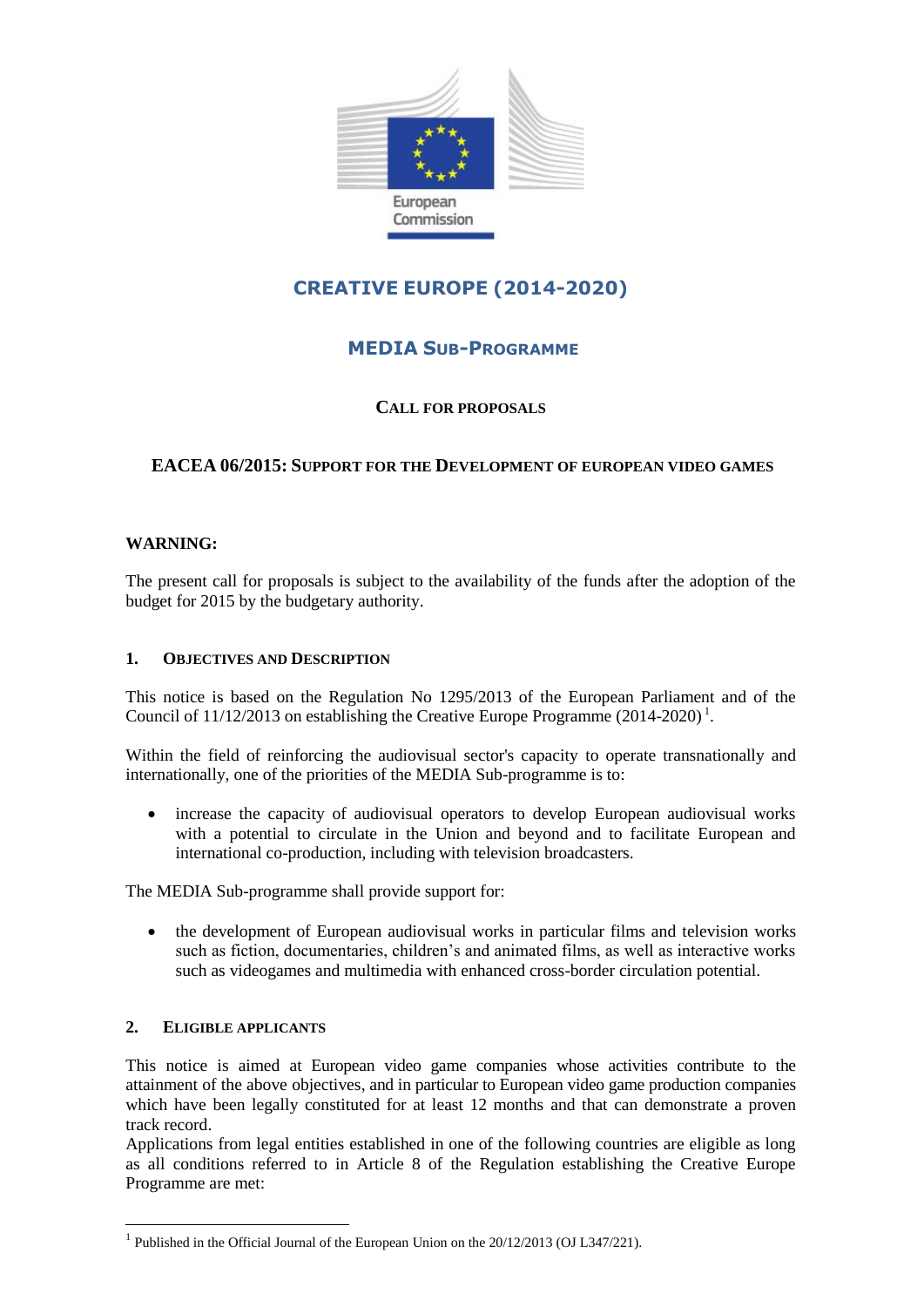- EU Member States;
- Acceding countries, candidate countries and potential candidates benefiting from a preaccession strategy, in accordance with the general principles and general terms and conditions for the participation of those countries in Union programmes established in the respective Framework Agreements, Association Council Decisions or similar agreements;
- EFTA countries which are members of the EEA, in accordance with the provisions of the EEA Agreement;
- The Swiss Confederation, on the basis of a bilateral agreement to be concluded with that country;
- Countries covered by the European Neighbourhood Policy in accordance with the procedures established with those countries following the framework agreements providing for their participation in European Union programmes.

The Programme shall also be open for bilateral or multilateral cooperation actions targeted at selected countries or regions on the basis of additional appropriations paid by, and specific arrangements to be agreed upon with, those countries or regions.

Proposals from applicants in non EU countries may be selected, provided that, on the date of the award decision, agreements have been signed setting out the arrangements for the participation of those countries in the programme established by the Regulation referred to above.

# **3. ELIGIBLE ACTIONS**

Only the activities relating to the development phase for the following projects are eligible:

- Narrative storytelling video games regardless of platform or expected distribution method. In all cases the video game must be intended for commercial exploitation.

The Call for Proposals has one deadline. The application for support must be submitted between the date of the publication of the Call for Proposals and 26/03/2015.

The maximum duration of the project is until 30 months from the date of submission.

#### **4. AWARD CRITERIA**

Points will be allocated out of a total of 100 on the basis of the following weighting:

Quality and content activities (20 points)

 Quality of the content, the storytelling of the project and originality of the concept against existing works

Innovative character of the project (20 points)

 Innovation i.e. the extent to which the project pushes the boundaries of the existing offer proposing "cutting edge" techniques and content

Relevance and European added-value (20 points)

 Quality of the development strategy and potential for European international exploitation (including management of IP rights)

Dissemination of project results (20 points)

 Quality and adequacy of the distribution, communication and marketing strategy and suitability for the target audience including accessibility features